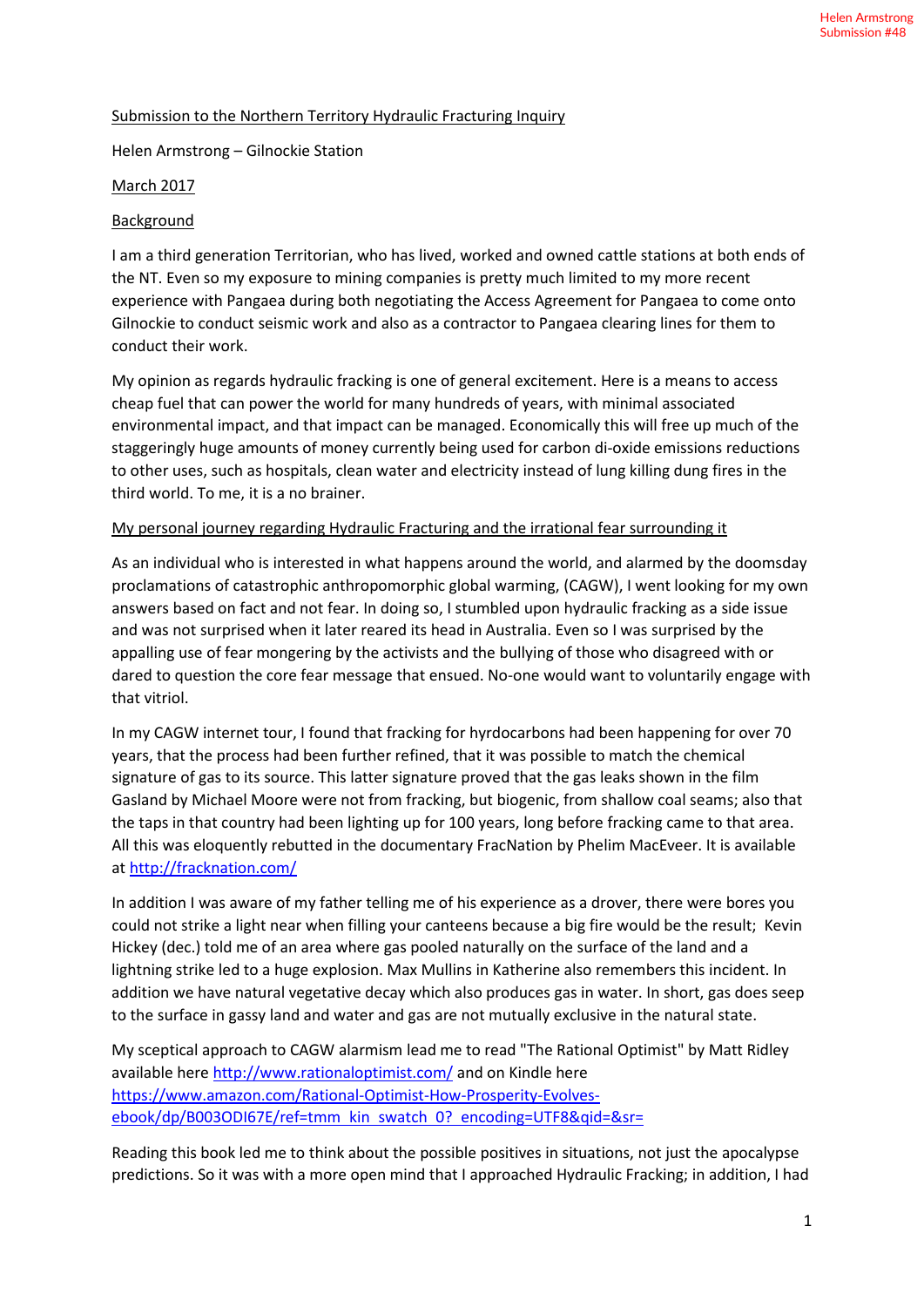the luxury of learning about it without the shouty pressure of the anti fracking movement sitting on my shoulder.

In Shale Gas (2011) (attached) Matt Ridley with forward by physicist Freeman Dyson; Dr Ridley examines the environmental coast and benefits of hydraulic fracturing for gas.

He talks of waste water recovery (about 1/3 of the water used in the well) and reuse in other wells or treated for disposal being standard in the industry.

He also writes how the process has been refined since the late 80's to use less chemicals but warns that

None the less, shale gas will encounter formidable opposition from entrenched and powerful interests in the environmental pressure groups, in the coal, nuclear and renewable industries, and from political inertia. (p 17)

#### and

However, as it became apparent that shale gas was a competitive threat to renewable energy as well as to coal, the green movement has turned against shale. Its criticism is fivefold:

• The shale gas industry uses dangerous chemicals in the fracking process that might contaminate groundwater;

- poorly cased wells allow gas to escape into underground aquifers;
- waste water returning to the surface during production, contaminated with salt and radon, may pollute streams;
- the industry's use of water for fracking depletes a scarce resource;
- the exploitation of shale gas damages amenity and landscape value. (p 19)

None of which I deem a reasonable risk based concern following my investigation and based on my personal experience.

#### In the Pay of Big Gas

As the local activism intensified, I did observe these exact criticisms being shouted including at my husband for daring to allow Big Gas onto Gilnockie - the inference was we must therefore be in the pay of Big Gas and if so were guilty - of exactly what the charge was we were not sure, but the effect was in the activists minds this meant we were not entitled to have an opinion or speak on the matter.

I happily and thankfully declare here that we did undertake work for Pangaea for which we were paid, and were mighty glad to receive that payment as it was in the wake of the catastrophic Live Export Shut Down and we did not have a penny to give our cows the care and attention necessary for their basic humane animal welfare.

There was no environmental damage done, the lines we opened were lines used for fire control and the impact of the equipment - well when they were gone you couldn't see where they had been.

#### The negotiation process - why it worked.

But to get to that point we had undertaken an extensive negotiation process with Pangaea through our local Best Practise Group.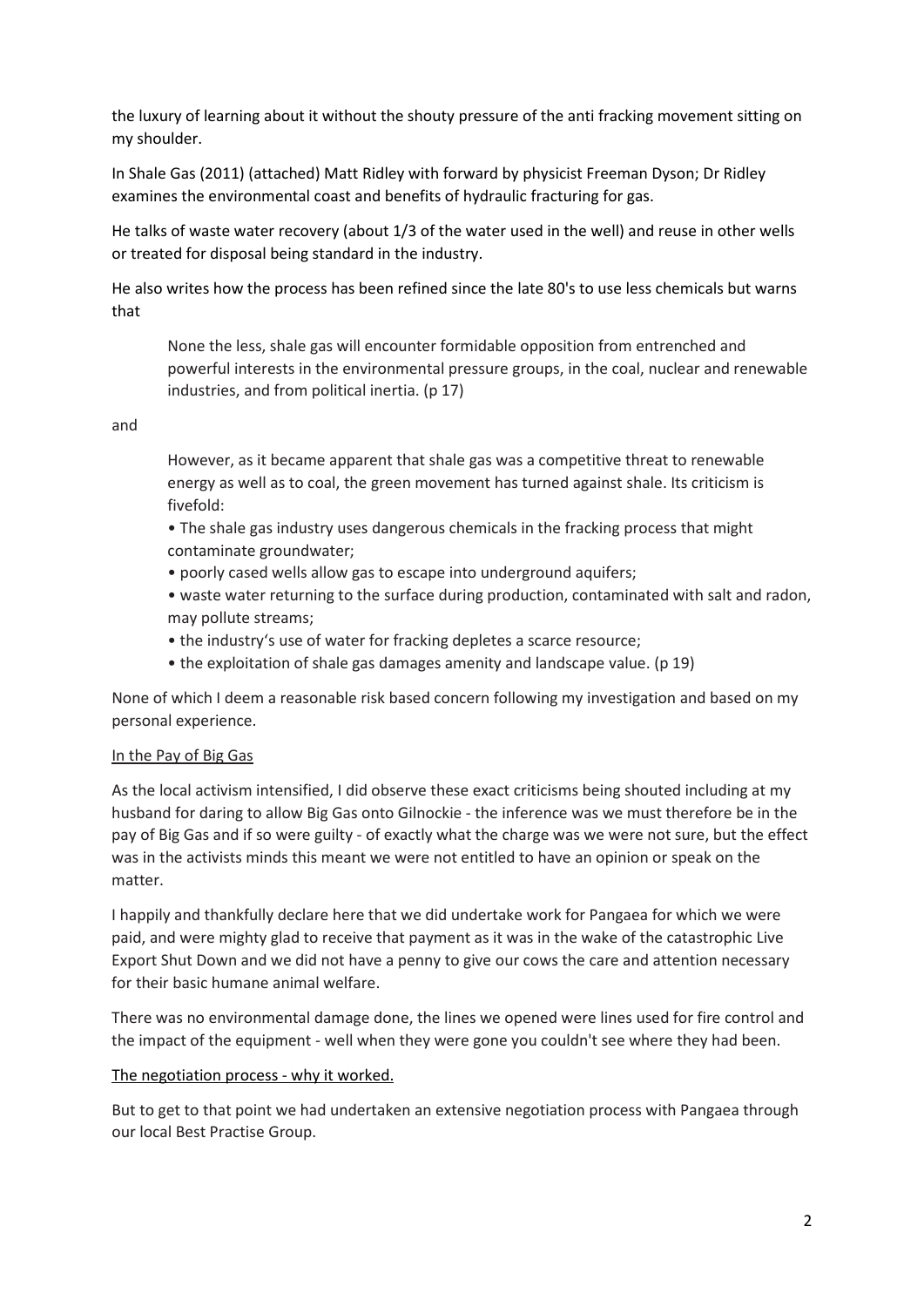Overall, working with Pangaea was a positive experience. I believe the reason for this was helped by the fact we already had an active group in the Sturt Plateau (The Stuart Plateau Best Practise Group) who had collaborated together on different topics over the years, ranging from the educational to lobbying the Valuer General, to bulk buying.

This gave us a basis of trust amongst each other and a higher level of sophistication and confidence in negotiating as a group. Also Pangaea was a willing negotiator based, I believe, on good will. They had a *desire* to be a good neighbour.

Even so we had to stick to our guns. Some of us hold land that is 100% weed free and we had to negotiate access that was peculiar to that piece of land, especially when the mining camp was not on that land but situated on adjoining weedy country. We resolved it by the workers being bussed to our boundary and transferring to their work vehicles, so the work vehicles only had to be washed down once on initial entry.

### My concerns going forward.

I can only speak for myself and through my personal experience and knowledge.

#### **1. Water**

I do have a concern for water and seek better clarification of the total usage. I am mindful that gas well development with higher usage will occur infrequently whilst the rainfall will continue, each year. I am not concerned it will leak or be contaminated, but it can be a scarce resource for my business and can cost huge amounts in terms of exploration (one bore cost over \$100,000.00 for a dry well)so that I do not want to give any of what I might need away for fracking wells. I understand that in my area an alternative source of water has been discovered which could be used for fracking, if that were to be the case, and the use of alternative water did occur; I would withdraw my reservation.

There is another way that water could be used, which is not from an alternative water supply (such as new above ground water storage or currently unusable (quality or deep depth) water and that is to recapture the water from each well (I believe about 1/3) and reuse it in the next well. To do so would lessen the burden on scarce potable and stock water supplies.

# **2. Existing infrastructure**

Infrastructure is a costly investment on cattle stations and it would give rise to grave concern if existing infrastructure were rendered unusable due to placement of well heads or pipelines or roads or any unforseen usage of land by miners. It cost us blood and sweat to get it there, forgoing many other uses for that capital and it would be unfairly onerous to have to pay again to fix a problem.

This area would include the obligation for the miner to treat infrastructure with care, such as not cutting fences or pipelines or leaving gates open.

A way through this would be to be able to plan with the mining company how to minimise impacts on existing infrastructure and going forward. Most of us have property plans that we can use for this process, and we are by nature flexible planners so with good faith planning by all parties this should be achievable. I would prefer this to outright compensation as it would be too easy for miners to just pay the compensation and then do what they liked.

#### **3. Weeds**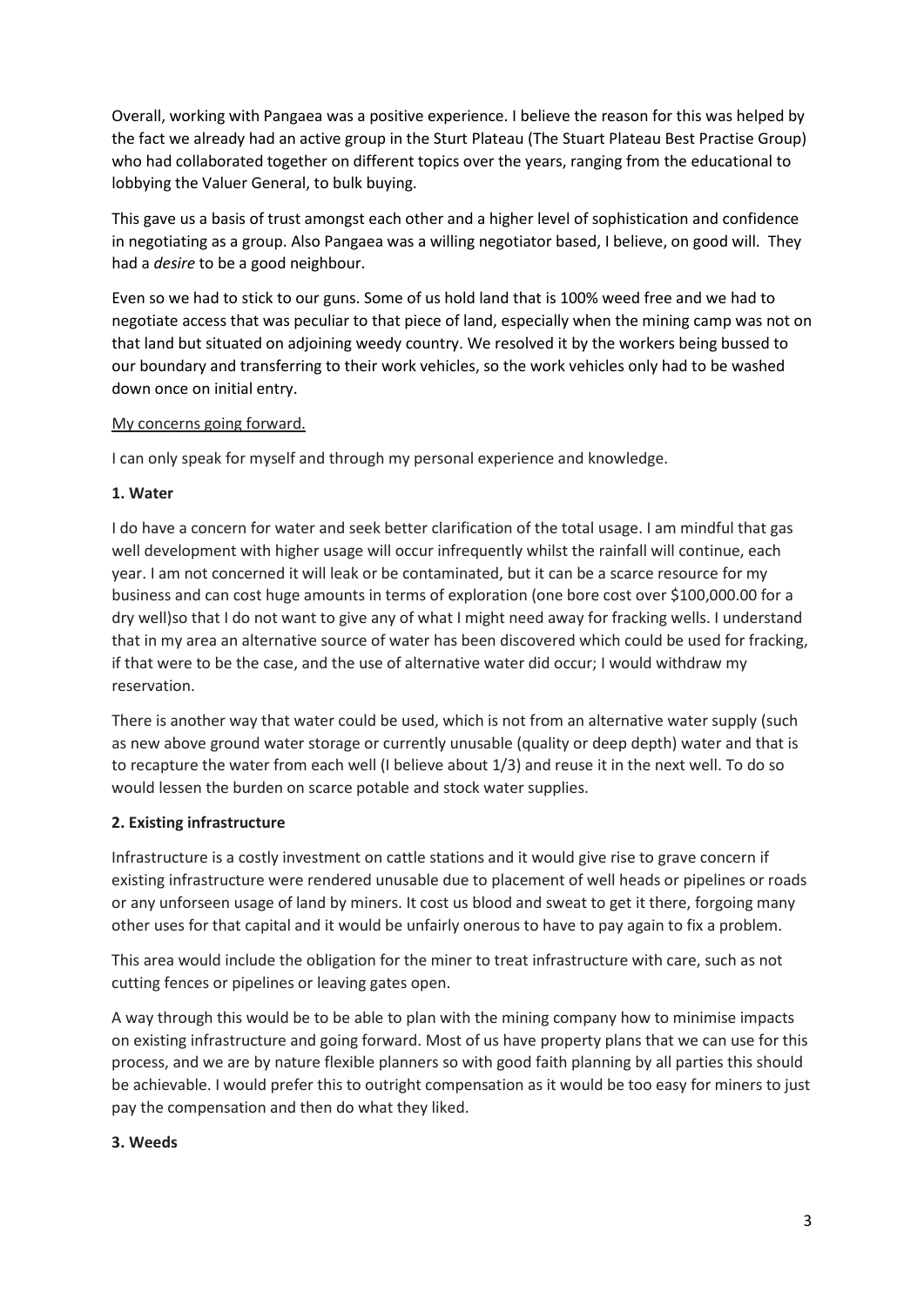We are relatively weed free and would like to keep it that way. We spend a lot of money each year controlling the few weeds we do have and have weed management plans in place for our property.

It is a concern that traffic increases the risk of further weed incursion onto our property along with the increased cost burden to manage this problem.

A solution to this would be to have agreed weed management protocols with the miners to minimise this happening and agreed remedial actions to address any incursions. I would like to see the miners engage adequately resourced weed management officers to monitor and address any issues. Such an officer should continue to be employed and funded for five years following cessation of active mining.

### **4. Future Use**

Currently most of my area is used for grazing. However much of it is also suitable for improved pasture and or cropping. This will come to pass, maybe not in the next few years but most assuredly in the next decades.

My concern here is that pipelines and roads or other infrastructure may be placed in areas that prohibit such future use.

A remedy would be to where possible, site infrastructure on land units not suited to clearing or development and to site pipelines in suitable faming land units far enough below ground to still allow ploughing associated with normal crop production.

A Regional Development Plan for our area should be drawn up with input from various agencies including landholders experienced in these matters that then becomes the default plan for the region for the future so far as farming and improved pasture development occurs. This would greatly help all parties in these negotiations. Currently such a plan does not exist, with development occurring on an ad-hoc basis.

I believe my group, the Sturt Plateau Best Practise Group does have the expertise and will to engage in such a process.

# **5. Recompense**

In spite of the best will, breeches of any agreement will occur and it is only fair that the cost of those breeches not be laid upon the grazier who has no real choice in the matter.

It would be important for these remedies to be adequate for purpose and fairly compensated. This should form part of the negotiated access agreement.

In addition, where gas is discovered and harvested, I believe that farmers should receive some of the fiscal benefits of that. The South Australian Government is offering 10% of the Royalties the Government receives as recompense to landholders for having gas mining and harvesting on their land.

While this is commended, it should not in any way replace the obligation of the miner to be a good neighbour as outlined in my concerns above.

#### **6. Social Licence**

I disagree with the concept of social licence being given any legitimate consideration. In my experience it almost always used to stop things happening and gives people who have never